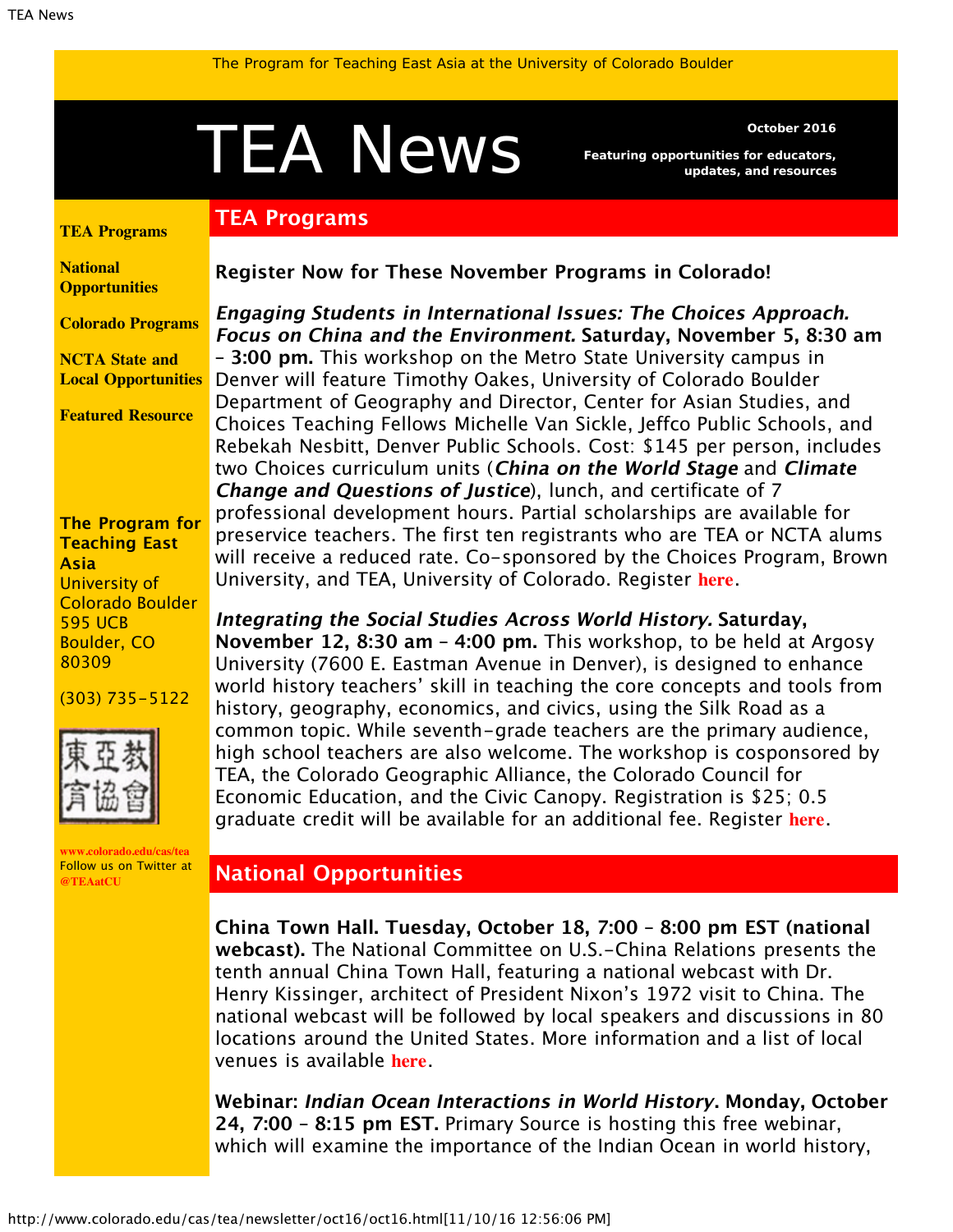both as a maritime space and an arena for trade and cultural exchange. Teaching resources will be shared. Register **[here](http://www.primarysource.org/for-teachers/webinars/indian-ocean-interactions-in-world-history)**.

**Nominations Being Accepted for Franklin Buchanan Prize. Application deadline: Tuesday, November 1.** The Association for Asian Studies annually awards the Franklin Buchanan Prize in recognition of an outstanding curriculum publication on Asia. Print, CD, video, and online materials at any level, K-16, which were published after January 1, 2015, are eligible for the award. Materials submitted for consideration should reflect current scholarship, employ innovative teaching strategies, and have a significant effect on the intended audience. For more information and an application, contact Brenda Jordan, at **[jordanb@pitt.edu](mailto:jordanb@pitt.edu)**.

**International Year of Global Understanding Story Maps Competition. Entry deadline: Saturday, December 31.** This competition for high school and college students asks them to create story maps to illustrate how humans both create and solve problems in our increasingly globalized world. For more information, visit the **[website](http://go.esri.com/IYGU-Competition)** of the sponsoring organization, ESRI.

**Fund for Teachers Grants for Self-Designed Professional Development. Deadline: Thursday, January 31, 2017.** Individual teachers can apply for grants of up to \$5000, teams up to \$10,000, for professional learning that they design themselves. Plans can include travel, so self-designed study in Asia is a possibility. Visit the **[website](http://fft.fundforteachers.org/)** of Fund for Teachers for more information and to apply.

**Elgin Heinz Outstanding Teacher Award. Application deadline: Tuesday, February 1, 2017.** The United States-Japan Foundation established the Elgin Heinz Award to honor precollegiate teachers whose work advances mutual understanding between the United States and Japan. Two awards are given, one in the humanities, the other in Japanese language. For more information, visit the **[award page](http://us-jf.org/programs/elgin-heinz-teacher-awards/)** on the Foundation's website.

#### **Previously Announced National Opportunities**

**Book Group Series: China's Cultural Revolution. October 5 – March 7 (different starting dates for different groups).** There's still time to sign up for three of the book groups in this fall/winter series from Asia for Educators at Columbia University. For more information, visit the AFE **[website](http://asiaforeducators.org/course/index.php?categoryid=56)**.

**Fall Webinar Series.** The Five College Center for East Asian Studies has announced its fall 2016 webinar slate:

- **Connecting to the Sacred Realm Through Amulets**, Willamarie Moore, Museum of International Folk Art. Thursday, November 6-7 pm ET. **[Registration](https://attendee.gotowebinar.com/register/6031755140613450243)**.
- **Touching Home in China**, Melissa Ludtke. Thursday, November 10, 7-8 pm ET. **[Registration](https://attendee.gotowebinar.com/register/2599090833483500546)**.
- **Home and Community: Coming Together in Times of Disaster**,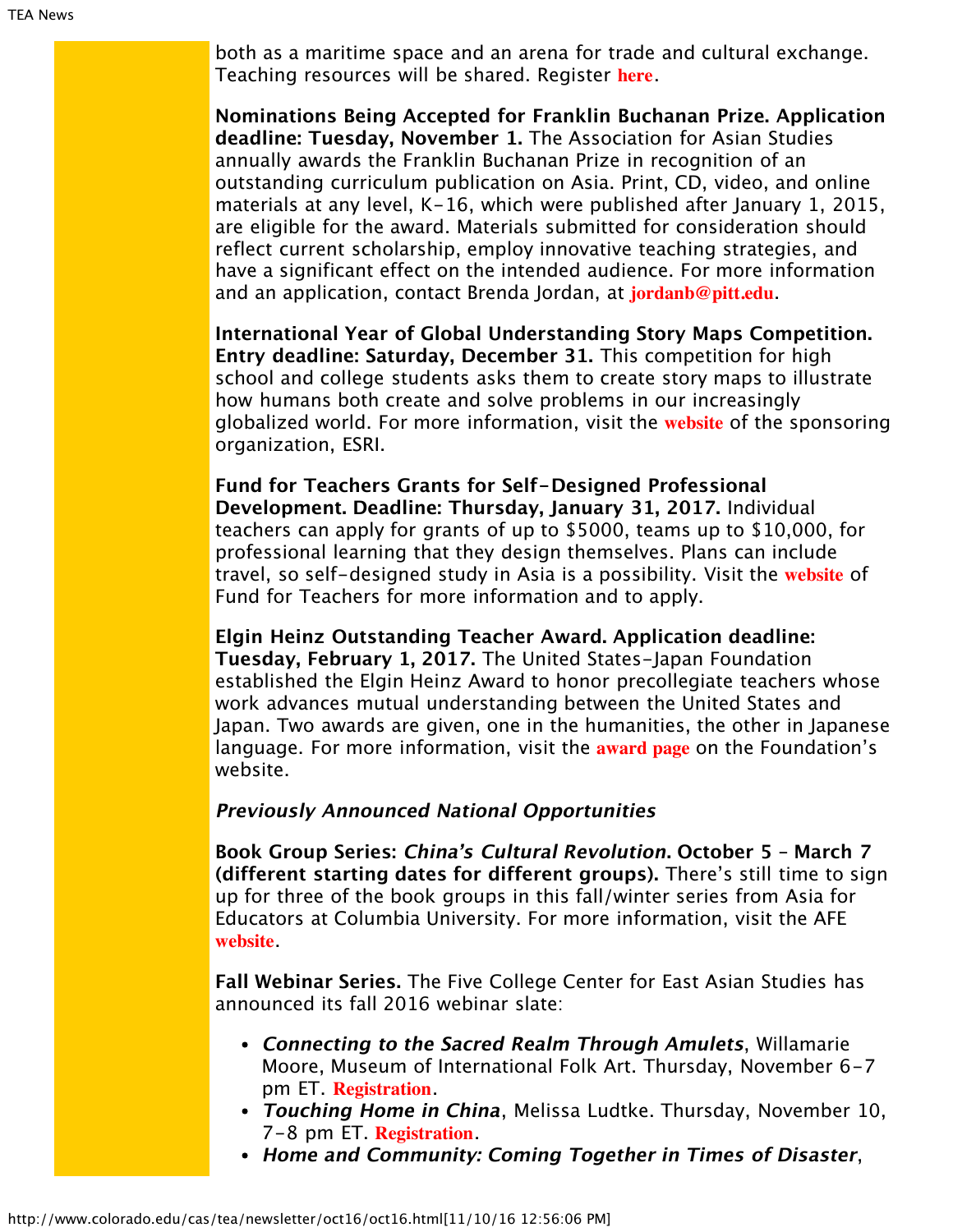author Leza Lowitz (co-sponsored by TEA). Wednesday, December 7, 7-8 pm ET. **[Registration](https://attendee.gotowebinar.com/register/8811807619263199491)**.

**Connecting to the Sacred Realm through Divide Communication**, Willamarie Moore, Museum of International Folk Art. Thursday, December 8, 6-7 pm ET. **[Registration](https://attendee.gotowebinar.com/register/757199950078992643)**.

**National Online NCTA Seminar: War and Peace: Voices from Japan. January 16 – April 3, 2017.** The Five College Center for East Asian Studies is offering this 12-week NCTA seminar focusing on the experiences of the peoples of Nagasaki, Hiroshima, and Okinawa during World War II, as well as in the post-war period. For more information, visit the seminar **[website](https://www.fivecolleges.edu/fcceas/ncta/national-online)**.

### <span id="page-2-0"></span>**Colorado Programs**

See the workshops listed under **[TEA Programs](#page-0-0)** for two Colorado opportunities.

**World Denver Teacher Memberships.** World Denver is now offering a special membership rate for teachers—\$50/year, which entitles members to free attendance at receptions with international visitors and to discounted admission to World Affairs Council events, including lectures and panel discussions. To join at the teacher rate, contact Katy Anderson at **[katy@worlddenver.org](mailto:katy@worlddenver.org)**.

#### **Previously Announced Colorado Programs**

**Kodo Taiko Concert. Tuesday-Wednesday, February 14-15, 2017.** The renowned taiko group celebrates its 35th anniversary with a tour of North America featuring a new work by Artistic Director Tamasaburo Bando. Tickets are now on sale for this concert presented by the Newman Center and Sakura Foundation. For ticket information, visit the Newman Center **[website](http://www.newmantix.com/)**.

## <span id="page-2-1"></span>**NCTA State and Local Opportunities**

**NCTA Massachusetts Seminar. October 22 – November 5.** This 18 hour seminar will meet on three Saturdays at the Pioneer Valley Chinese Immersion Charter School in Hadley, Massachusetts. More information and registration are available **[here](https://www.fivecolleges.edu/fcceas/ncta/ncta_in_massachusetts)**.

**NCTA Vermont and New Hampshire Seminar. November 5 – December 3.** This face-to-face 18-hour seminar will be held in White River Junction, Vermont, on four Saturdays. More information is available on the Five College Center for East Asian Studies **[website](http://www.fivecolleges.edu/fcceas/ncta/vermont)**.

**NCTA Middletown, CT. January 21 – March 4, 2017.** This 30-hour seminar, **Human Landscapes of East Asia**, will be held on Saturdays at Wesleyan University. More information and registration are available **[here.](https://www.fivecolleges.edu/system/files/attachments/Seminar%20information%20and%20application%20form_1.pdf)**